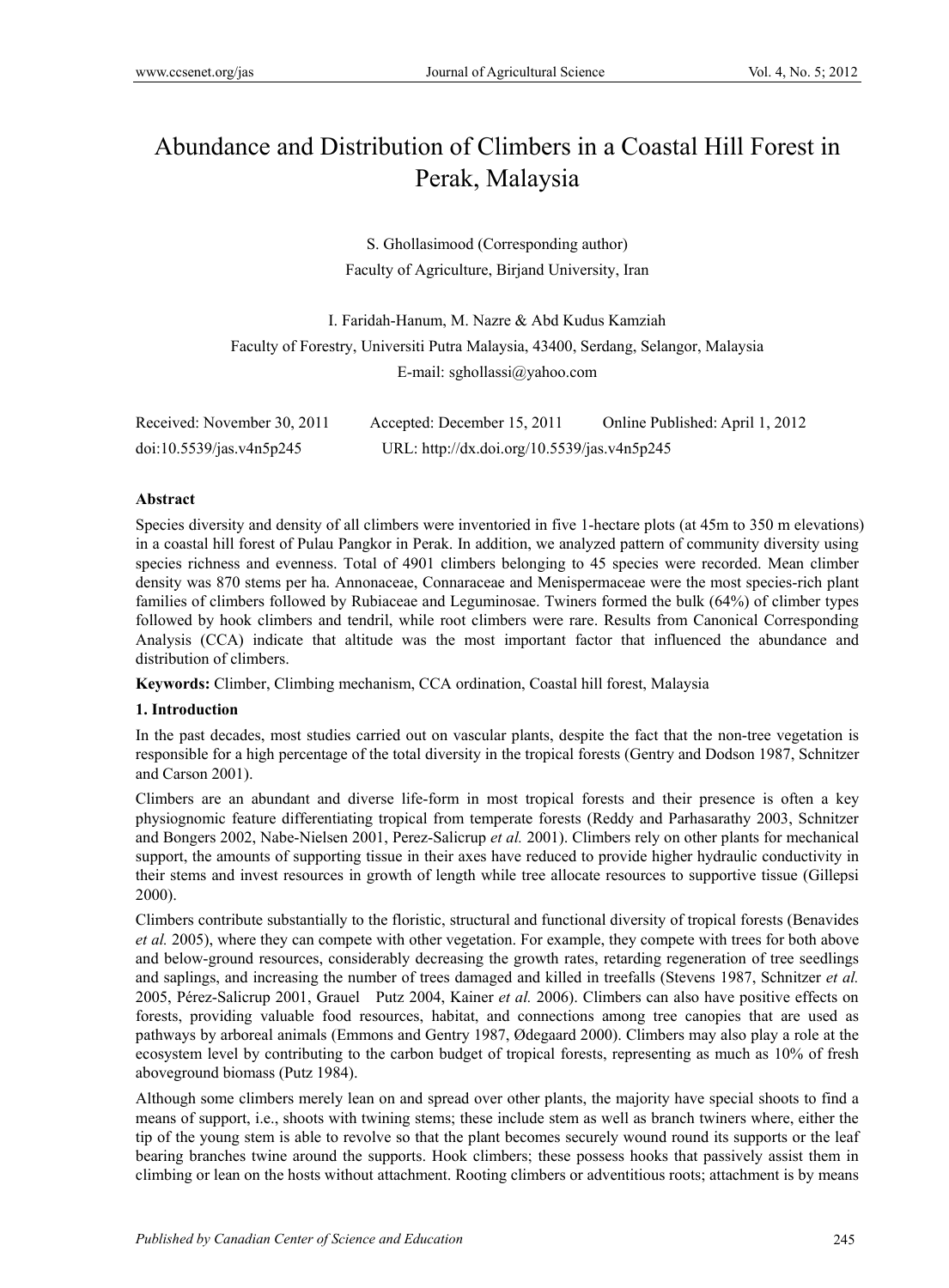of aerial roots and they cling to the surface over which the plant grows. Tendril climbers; possess organs of varied morphology, sensitive to contact with a support to which they fix themselves actively, usually by curling round it rattans (climbing palms) possess curved spines, which help in attachment to supports (Padaki 2000). These specialized shoots are often called searcher shoots because they search for supporting structures (Putz and Holbrook 1991). Having a long stem increases the probability that a searcher shoot will encounter a suitable support (Cai *et al.* 2007, Selaya *et al.* 2007, Selaya and Anten 2008). Most of these climbing types can be found in any tropical forest but some strategies appear to be better than others (DeWalt *et al.* 2000).

Since Putz's work (1984), climbers have been of major concern in tropical ecology and biodiversity conservation. A few studies on climbers diversity and ecology in forest ecosystems have been particularly carried out in the Peninsular Malaysian states and Sabah (Proctor *et al.* 1983, Putz and Chai 1987, Campbell and Newbery 1993, Appanah *et al* 1993, Kammesheidt 2009).

The specific objectives of the present study were to compare taxonomic diversity, abundance and diversity of climbers.

# **2. Methods and Materials**

## *2.1 Study Area*

This study was performed in Sungai Pinang Permanent Forest Reserve in Pulau Pangkor (Figure 1), an island located on the west coast of Peninsular Malaysia between 04° 13.0' N latitude and 100° 33.0<sup>'</sup>E longitude. It is one of the famous and well known island in Malaysia with area of eight square kilometres and classified as coastal hill forest with a high conservation. The climate is typically humid tropical and seasonal heavy rain, February and March are the driest months, mean annual rainfall is 1820.23 mm (2000-2010). The highest mean temperature is in February to May (average 27.65 °C) and the minimum occurs during September to December (average 26.8 °C) (Sitiwan Station, Perak 2010). The elevation of the study area ranges from 45 to 350 m above the sea level.

## *2.2 Data Analysis*

Five plots of 1-ha (each 100 ×100m) were established and subdivided into 100 subplots of  $10\times10$  m between 45 and 350 m above sea level. Each subplot was systematically surveyed by enumerating, identifying and measuring the diameter at breast height (DBH≥1 cm) of all climbers. Samples of each species were collected to be maintained in herbarium of Forestry Faculty, Universiti Putra Malaysia (UPM). Climbing mechanisms were also studied for each species. We classified species by climbing mechanism based on observations in the field and reliable references (Putz 1984). Totally 45 soil samples from the centre of each subplot were collected with 30 cm hammer corer and soil texture analyzed by Bouyoucos method in order to determine the percentage of sand, silt and clay at the Soil Laboratory in Faculty of Forestry, UPM.

Differences of species richness and abundance between plots were analyzed by ANOVA. Kruskal-Wallis test was used to find the differences between soil particles. A canonical correspondence analysis (CCA) was carried out with PC-ORD (version 4.14, MJM Software; McCune and Mefford, 1999) to analyze the relationships between climbers abundance and environmental parameters (soil type and elevation).

# **3. Results**

# *3.1 Species Composition*

The study area contained a total of 4903 climbers in 45 species belong to 37 genera within 20 families, unidentified climbers accounted for only 0.06% of all stems sampled and mean density was 870 stems per ha. There was a significant variation in the density of species and number of individuals (P<0.002, P<0.0009) within five plots (Table 1). When the number of species per family were compared, Palmae (6 species, 3 genera), Annonaceae (5 species, 5 genera), Connaraceae (5 species, 2 genera), Menispermaceae (5 species, 4 genera) were the dominant family followed by Rubiaceae (4 genera, 4 species) and Leguminosae (3 species, 3 genera). The most species rich genera was *Connarus and Calamus* with 3 species, followed by *Rourea, Tetracera, Strychnos* and *Coscinium* having two species each, while the remaining 28 genera each represented by only one species. The largest climber (dbh>30cm) were *Scindapsus perakensis* and *Tinomiscium petiolare,* which mostly appeared in the first plot at lower elevation. *Calamus javensis* was the dominant species, accounting for 26% of total individuals followed by *Daemonorops calicarpa* (12%), *Dalbergia parvifolia* (10%) and *Rourea rugosa* (5.6%).

D*albergia parviflora*, *Paederia foetida* and *Tinomiscium petiolare* were only few species, which frequently attained height canopy. The species, which found in all plots are including: *Calamus javensis*, *Connarus ferrugineus*, *C. gris*, *Dalbergia parviflora*, *Gnetum microcarpum*, *Rourea mimosoides, R. rugosa*, *Spatholobus*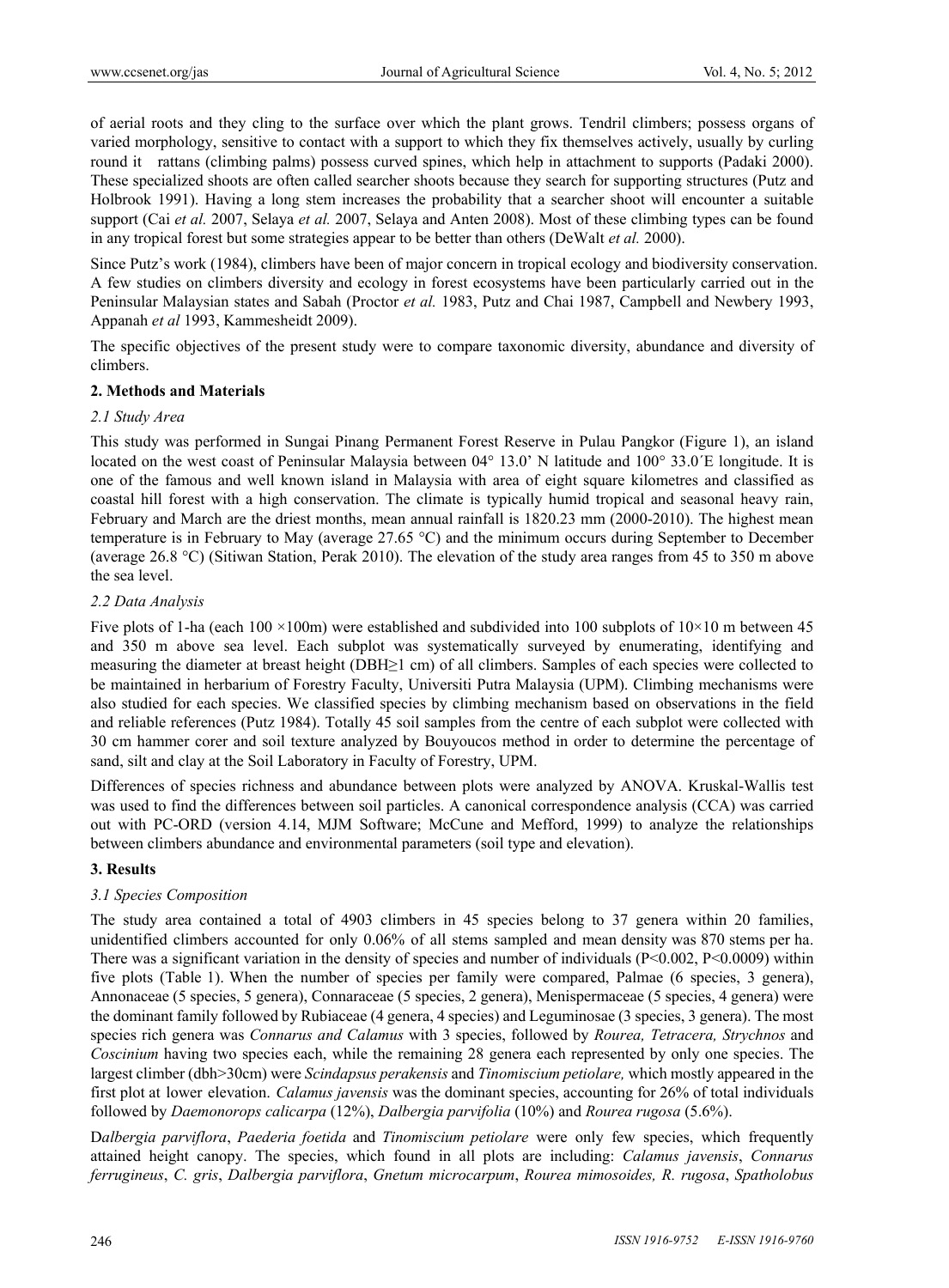*ferrugineus*, *Strychnos axillaris*, *S flavescens* and *Tinomiscium petiolare*. The number of unique species (occurring in only one plot) in the first plot were 4 species including *Artabotrys suaveolens* and *Ellipeia cuneifolia* (Annonaceae), *Gomphia microphylla* (Ochnaceae), *Epipremnum giganteum* (Araceae), *Piper magnibaccum* (Piperaceae) and *Adenia penangiana* (Passifloraceae) in the fourth plot. Apocynaceae, Combretaceae, Dichapetalaceae, Dioscoraceae, Genetaceae, Linaceae, Ochnaceae, Passifloraceae, Piperaceae, Rhamnaceae and Vitaceae were represented by only one species each. Figure 2 shows the percentage of climber families in the study area. Palmae, Leguminosae and Connaraceae were the most abundant families according to the number of individuals.

According to the Bouyoucos analyses, the type of the soil was mainly sandy (Table 2). The CCA illustrates the distribution of subplots and climbers according different elevations (Figure 3, 4). The second and third axes of CCA explain 56% of the cumulative variance in species data, indicating that, elevation had the highest correlation with axis 2 and 3 ( $r^2 = -0.4$ , P<0.0001;  $r^2 = -0.16$ , P<0.001) which may strongly influence the climbers' distribution patterns, while soil type was not significant and showed no correlation with climber density  $(r^2 = 0.009, P > 0.85)$ . According to CCA results, some species were common to all elevations; some unique species emerged in special elevation. Low elevations were characterized by richness of species like *Connarus semidecrus*, *Uvaria griflora, Gnetum microcarpum* and *Dalbergia parviflora.* Common species in high elevation were *Coscinium blumeanum, Coscinium fenestratum, Spatholobus ferrugineus* and *Dioscorea bulbifera.*  A group of species such as *Willughbeia edulis, Paederia foetida, Uncaria cordata, Roucheria griffithiana,* and *Daemonorops calicarpa* were found on average elevation*.* 

## *3.2 Climbing Mechanisms*

Climbing mechanisms differ significantly among the five plots ( $p \le 0.0001$ ) (Appendix 1). Generally, all climbers encountered in the study areas possess one of five major mechanisms of climbing. This difference in the number of climbing types between plots corresponds with the difference in species richness of climbers. Twining was the predominant climbing mechanism in all plots (58%) of species, followed by hook (16%) while 14% were rattan. The other two types of climbing mechanism were less common between, (4.5%) roots climbing the host plants and (7%) used tendrils.

Only a few species, mainly in the genus *Scindapsus* and *Piper* used roots to climb host plants. Twiners, hooks, tendrils and rattan occurred in all five plots and root climbing was disappeared in plots 2 and 5. In general, there were a greater proportion of twiners in all plots. Table 3 and 4 show the number of species and the distribution of individuals according to climbing types.

## **4. Discussion**

Compared to many published studies, we found relatively high climbers abundance and diversity in this study area. With a mean abundance of 870 per hectare and 45 species, climber abundance and diversity in Pulau Pangkor was similar to, or higher than that of other tropical Asian forests. For example, at Lambir Hills in Sarawak, northwestern Borneo, mean climber abundance was 348 per ha in valley and hilltop site (Putz and Chai 1987).

In the Danum Valley Conservation Area in Sabah, northeastern Borneo Campbell and Newberry (1993) found 882 individuals per ha of lowland dipterocarp forest. In five forests in Southern India, Parathasarathy and co-workers found on average 345 climbers per ha in a total sample area of 47 ha (Muthuramkumar and Parathasarathy 2000, Parathasarathy *et al.* 2004). At Sepilok Forest Reserve, Malaysia, DeWalt *et al.* (2006) found average 1348 climbers per ha in three forest types.

The difference in the number of climbing types between the plots corresponds with the difference in species richness of climbers and hosts. The majority of climber species occurred in the first plot. As the number of plots increased, the number of climbers reduced. Climbers thought to be light demanding because of their rapid growth in high light. Climbers in the early phase of growth need light to germinate and light availability may constrain their establishment and growth (Putz and Appanah 1987, Teramura *et al.* 1991) so less climber density may be attributed to the presence of emergent and other early-successional species like the dipterocarps due to increasing canopy height (Baars *et al.* 1998). Ter Steege and Cornelissen (1989) explained both light and water availability for the distribution of climbers. Water was more important at low altitude (Sang 2009). Richards (1996), however, considers the availability of light more than the humidity. During tropical forest succession, the forest structure light environment change. The distribution of tree diameters becomes more variable, canopy height increases, light levels at the ground decrease. The density of trees decreased slightly with increasing altitude while mean tree dbh increased (Homeier *et al.* 2010, Richards 1996).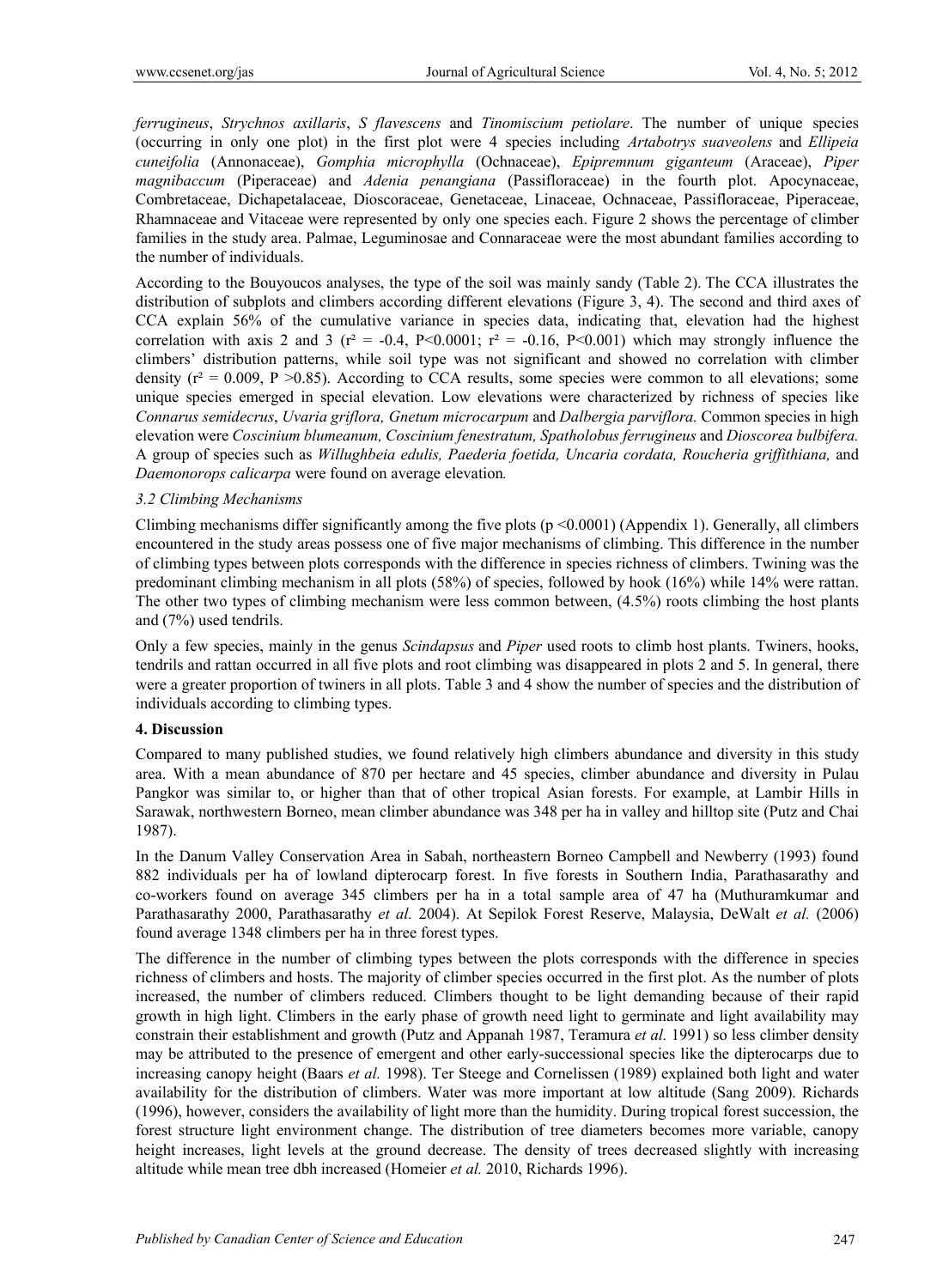Homeier *et al.* 2010, Leimbak 2001, Parthasarathy 2004, Senbeta *et al.* 2005, Zhu 2008 and Balfour and Bond 1993 showed remarkable reductions in the numbers of individuals and species with increasing altitude. Schnitzer and Bongers (2002) revealed the species richness of climber was generally higher in the forest types at lower elevation compared with high elevation.

Putz and Chai (1987) reported that lianas on Lambir National Park (Malaysia) were twice as abundant in the valley as on hilltops. Proctor *et al.* (1983) found climbers in Gunung National Park, Sarawak, more frequently occur in alluvial forests, where the nutrients came with the floods, than in the higher altitude forest.

Annonaceae showed a high number of species in this area. Gentry (1987) suggested that Annonaceae is unusually dominant in the climber flora in Asian forests. Annonaceae in Sarawak showed the greatest species richness (Gentry 1991) while in Lambir National Park (Sarawak) Leguminosae was the most species richness family, followed by Annonaceae (Putz and Chai 1987**)**. Kammesheidt *et al.* (2009) in Sabah recorded Leguminosae and Annoanceae the most abundant families. DeWalt *et al.* (2006) found a similar abundance pattern for Leguminosae and Annonaceae. A less dominant role of Leguminosae was found in Peninsular Malaysia where Arecaceae, Annonaceae and Connaraceae were more abundant (Appanah *et al.* 1993). Connaraceae, the second most diverse family of climbers, was dramatically absent from the hill forest in Pasoh and Pulau Pangkor.

Padaki (2000) explained one possible reason for the high abundance of climbers in Gunung Mulu was the frequency of treefall due to the flood.

The mechanisms by which the climbers climb their host plants play a major role in their abundance, diversity and distribution (Nabe-Nielsen 2001). In this study, five major mechanisms of climbing systems were recorded. Of these, twining around the host plants were the most common, 64% of the climbers in the study areas are adapted to this climbing mechanism. Several authors (e.g. Gentry 1991, DeWalt *et al.* 2000, Parthasarathy *et al.* 2004, Nabe-Nielsen 2001, Jongkind and Hawthorne 2005, Kuzee and Bongers 2005) have reported similar findings in the different tropical forests. Senbeta *et al.* (2005) and Nabe-Nielsen (2001) stated twining appear in the forests with small to medium-sized diameter. In this study area, trees within class 5-15 cm dbh constitute the higher proportion of 54% of individuals, then the appearance of twiners is reasonable, as Putz (1984) believed the availability of small-diameter supports limits the access of other types of climbers to the canopy.

Higher density of Palmae is largely due to the counting of the rattan like *Calamus* and *Korthalsia*. The presence of rattans is a unique feature of climbers in Peninsular Malaysia compared to the African and Neotropical. They are the most common climber in the upper hill dipterocarp forest. Rattans are widespread from West Africa to Fiji from South China to Queensland, Australia, but are most concentrated in Southeast Asia. In the primary forests of Malaysia, rattans are a significant feature. Pasoh and Genting mountain have many rattan species as well (Appanah 1992). Rattans distributed in different elevations depend more on the spatial arrangement of supports that on the diameter of any part of their trellises. This allows them to grow up to the canopy in small openings in the overstorey. Climbers that have adventitious roots are rare in this study. It is not clear why they are not common but Putz and Chai (1987) in Lambir and Putz (1984) in Panama came with the same result.

## **5. Conclusions**

The recent study has revealed that Pulau Pangkor forest harbor a high density and floristic diversity of climbers, which contribute significantly to the overall biodiversity of this forests. It also provided baseline information on the biological and ecological importance of climbers. Patterns of distribution and floristic composition of climbers have been related to the macroclimate variables like elevation. Here are other environmental factors not recorded in this study, such as light intensity and humidity, which influence the climber distribution patterns. The importance of climbers can attract researches to further knowledge in various fields like pharmacists and they should be explicitly taken into account in forest management plans.

## **References**

Appanah, S., Gentry, A. H., Lafrankie, J. V. (1992). Liana diversity and species richness of Malaysian rainforests. *Journal of Tropical Forest Science, 6* (2), 116-123.

Baars, R., Kelly, D. & Sparrow, A. D. (1998). Liane distribution within native forest remnants in two regions of the South Island, New Zealand. *New Zealand Journal of Ecology, 22*, 71-85.

Balfour, D. A., Bond, W. J. (1993). Factors limiting climber distribution and abundance in a southern African forest. *Journal of Ecology, 81*, 93-99.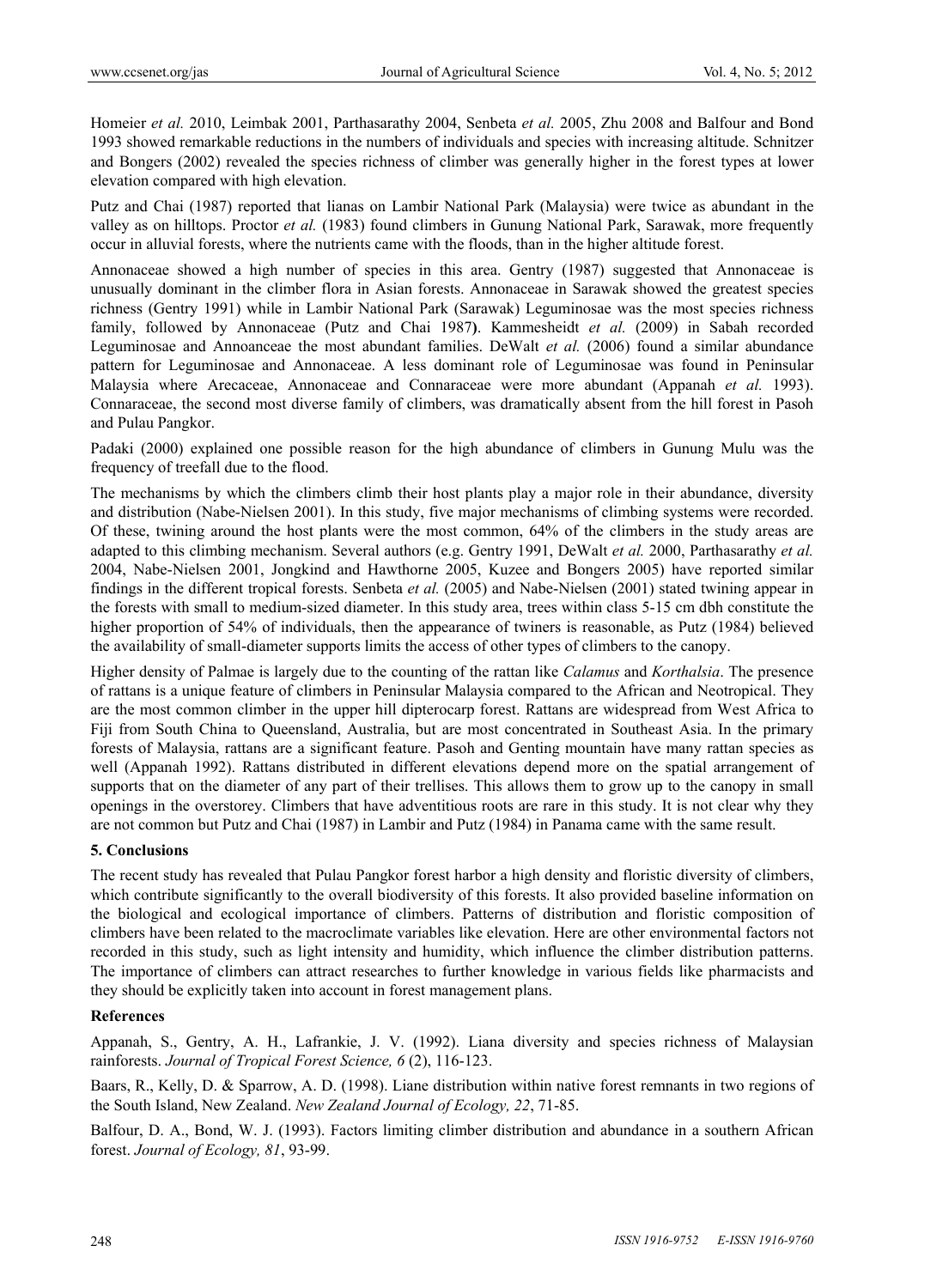Benavides, A. M., Alvaro, J., Duque, M., Duivenvoorden, G., Vasco, A., & Callejas, R. (2005). A first quantitative census of vascular epiphytes in rain forests of Colombian Amazonia. *Biodiversity and Conservation, 14*, 739-758.

Cai Z, Poorter L, Cao KF, & Bongers F. (2007). Seedling growth strategies in Bauhinia species: comparing lianas and trees. *Annual Botany, 100*, 831-838.

Campbell, E. J. F. & D. M. C. Newbery. (1993). Ecological relationships between lianas and trees in lowland rain forest in Sabah, East Malaysia. *Journal of Tropical Ecology, 9*, 469-490.

DeWalt, S. J., Schnitzer, S. A. & Denslow, J. S. (2000). Density and diversity of lianas along a chronosequence in a central Panamanian lowland forest. J*ournal Tropical Ecol*ogy, *16*, 1-19.

DeWalt, S. J., Ickes, K., Nilus, R., Harms, K. E., & Burslem, DFRP. (2006). Liana habitat association and community structure in a Bornean lowland tropical forest. *Plant Ecology, 186*, 203-216.

Emmons, L. H., & Gentry, A. H. (1983). Tropical forest structure and the distribution of gliding and prehensile tailed vertebrates. *American Nature, 121*, 513-524.

Gentry, A. H. (1991). The distribution and evolution of climbing plants. In Putz F.E. and Mooney H.A. (Eds), *The Biology of Vines* (p. 3-49). Cambridge University Press.

Gentry, A. H. & C. H. Dodson. (1987). Diversity and biogeography of neotropical vascular epiphytes. *Ann. Missouri Botany Garden, 74*, 205-233.

Gillespie T. W., Grijalva A. & Farris C. N. (2000). Diversity, composition and structure of tropical dry forests in Central America. *Plant Ecology, 147*, 37-47.

Grauel, W. T., & Puzt, F. E. (2004). Effects of lianas on growth and regeneration of Prioria copaifera in Darien, Panama. *Forest Ecology and Management, 190*, 99-108.

Homeier, J., Fabian, E., Leuschner, C., Weigelt, P., Patrick, & Unger, M. (2010). Factors controlling the abundance of lianas along an altitudinal transect of tropical forests in Ecuador. *Forest Ecology and Management, 259*, 1399-1405.

Jongkind, C. C. H., & Hawthorne, W. D. (2005). A botanical synopsis of the lianas and other forest climbers. In Parren M.P.E, Traoré D., Bongers F. (Eds), *Forest Climbers of West Africa* (p. 19-39). CABI Publishing, Wallingford.

Kainer, K. A., Wadt, L. H. O., Gomes-Silva, D. A. P., & Capanu, M. (2006). Liana loads and their association with Bertholletia excelsa fruit and nut production, diameter growth and crown attributes. *Journal of Tropical Ecology* 22, 147-154.

Kammesheidt, L., Berhaman, A., Tay, J., Abdullah, G., & Azwal, M. (2009). Liana abundance, diversity and tree infestation in the Imbak Canyon conservation area, Sabah, Malaysia. *Journal of Tropical Forest Science, 21*(3), 265-271.

Kuzee, M.E., & Bongers, F. (2005). Climber abundance, diversity and colonization in degraded forests of different ages in Côte d'Ivoire. In Bongers F., Parren M.P.E., Traoré D. (Eds), *Forest Climbers of West Africa: Diversity, Ecology and Management* (p. 67-84). CABI Publishing, Wallingford.

Leimbeck, R. M., & Balslev, H. (2001). Species richness and abundance of epiphytic Araceae on adjacent floodplain and upland forest in Amazonian Ecuador. *Biodiversity and Conservation, 10*, 1579-1593.

McCune, B., & Mefford, M. J. (1999). *Multivariate Analysis of Ecological Data*, Version 4.14. MJM Software, Glenden Beach, Oregon, USA.

Nabe-Nielsen, J. (2001). Diversity and distribution of lianas in a neotropical rainforest, Yasuni National Park, Ecuador. *Journal of Tropical Ecology, 17*, 1-19.

Ødegaard F. (2000). The relative importance of trees versus lianas as hosts for phytophagous beetles (Coleoptera) in tropical forests. *Journal of Biogeography, 27*, 283-296.

Padaki, A. & Parthasarathy, N. (2000). Abundance and distribution of lianas in tropical lowland evergreen forest of Agumbe, central Western Ghats, India. *Tropical Ecology, 41*(2), 143-154.

Parthasarthy, N., Muthuranmkumar, S., & Sridhar, M. R. (2004). Patterns of liana diversity in tropical evergreen forest of Peninsular India. *Forest Ecology and Management, 190*, 15-31.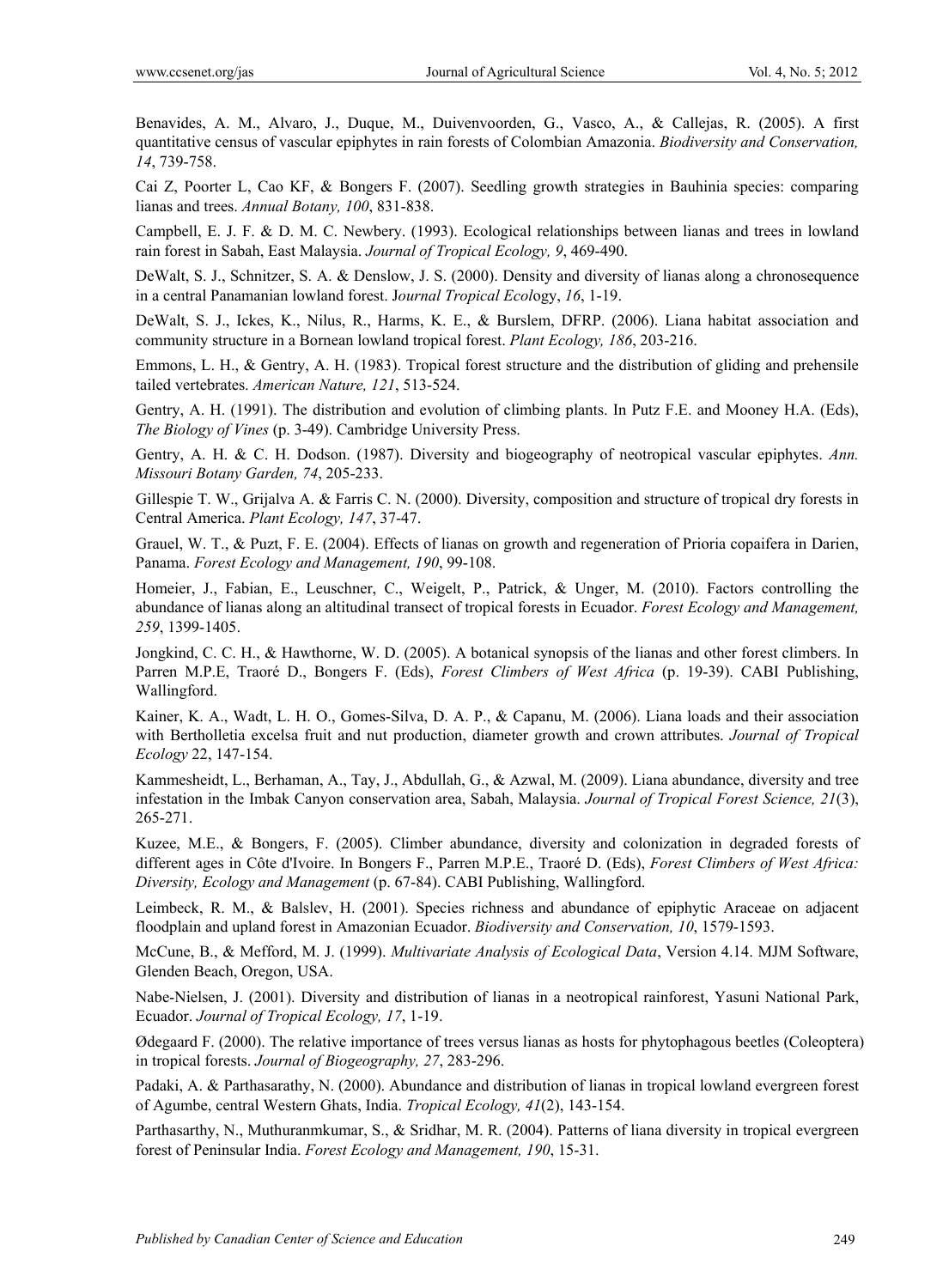Perez-Salicrup, D. R., Sork, L. V., & Putz, F. E. (2001). Lianas and trees in a liana forest of mazonian Bolia. *Biotropica, 33*, 34-47.

Proctor, J., Anderson, J.M., Chai, P., Vallack, H. W. (1983). Ecological studies in four contrasting lowland rain forests in Gunung Mulu National Park, Sarawak. I. Forest environment, structure and floristics. *Journal of Ecology, 71*, 237-260.

Putz, F. E., Mooney, H. A. (1991). *The biology of vines.* Cambridge University Press, Cambridge, UK.

Putz, F. E. & Chai, P. (1987). Ecological studies of lianas in Lambir National Park, Sarawak, Malaysia. *Journal of Ecology, 75*, 523-531.

Putz, F. E. (1984). The natural history of lianas on Barro Colorado Island, Panama. *Ecology, 65*, 1713-1724.

Putz, F. E. & Appanah, S. (1987). Buried seeds, dispersed seeds, and the dynamics of a lowland dipterocarp forest in Malaysia. *Biotropica, 19*, 326- 33.

Putz, F. E., & Holbrook, N. M. (1991). Biomechanical studies of vines. In Putz, F.E., Mooney, H.A. (Eds), *The biology of vines* (p. 73-97). Cambridge University Press, Cambridge.

Reddy, M. S. & Parthasarathy, N. (2003). Liana diversity and distribution in four tropical dry evergreen forest on the Coromanded coast of South India. *Biodiversity and Conservation, 12*, 1609-1627.

Richards, P. W. (1996). *The Tropical Rain Forest*: An Ecological Study. Cambridge University Press, Cambridge, Mass.

Sang, W. (2009). Plant diversity patterns and their relationships with soil and climatic factors along an altitudinal gradient in the middle Tianshan Mountain area, Xinjiang, China. *Ecology Research, 24*, 303-314.

Schnitzer, S. A. & Bongers, F. (2002). The ecology of lianas and their roles in forests. *Trends in Ecology and Evolution, 17*, 223-230.

Schnitzer, S. A. (2005). A mechanistic explanation for global patterns of liana abundance and distribution. *American Nature, 166*, 262-276.

Schnitzer, S. A., & Carson, W. P. (2001). Treefall gaps and the maintenance of species diversity in a tropical forest. *Ecology, 82*, 913-919.

Selaya, N. G., Antan, N. P. R., Oomen, R. J., Matthies, M., & Werger, M. J. A. (2007). Above-ground biomass investments and light interception of tropical forest trees and lianas early in succession. *Annual Botany, 99*, 141-151.

Selaya, N. G., & Anten, N. P. R. (2008). Differences in biomass allocation, light interception and mechanical stability between lianas and trees in early secondary tropical forest. *Function Ecology, 22*, 30-39.

Senbeta, F., Schmitt, C., Denich, M., Demissew, S., Vlek, P., *et al.* (2005). The diversity and distribution of lianas in the Afromontane rain forests of Ethiopia. *Diversity and Distributions, 11*, 443-452.

Stevens, G. C. (1987). Lianas as structural parasites: the Bursera simaruba example. *Ecology, 68*, 77-81.

ter Steege, H. & Cornelissen, J. H. C. (1989). Distribution and ecology of vascular epiphytes in low land rain forest of Guyana. *Biotropica, 21*(4), 331-339.

Teramura, A. H., Gold, W. G. & Forseth, I. N. (1991). Physiological ecology of mesic, temperate woody lianas. In Putz F.E. & Mooney H.A. (Eds), *The biology of lianas* (p. 245-285). Cambridge University Press, Cambridge.

Zhu, H. (2008). Species composition and diversity of lianas in tropical forests of Southern Yunnan, South Western China. *Journal of Tropical Forest Science, 20*(2), 111-122.

Table 1. Specie richness and number of individuals from all five 1-ha plots in Sungai Pinang Permanent Forest Reserve in Pulau Pangkor

|                    | Plot 1 | Plot 2 | Plot 3 | Plot4 | Plot 5 |
|--------------------|--------|--------|--------|-------|--------|
| <b>Species No.</b> | 37     | 30     | 22     | 24    | 18     |
| <b>Family No.</b>  |        |        |        |       |        |
| No. of individuals | 1646   | 1288   | 389    | 727   | 297    |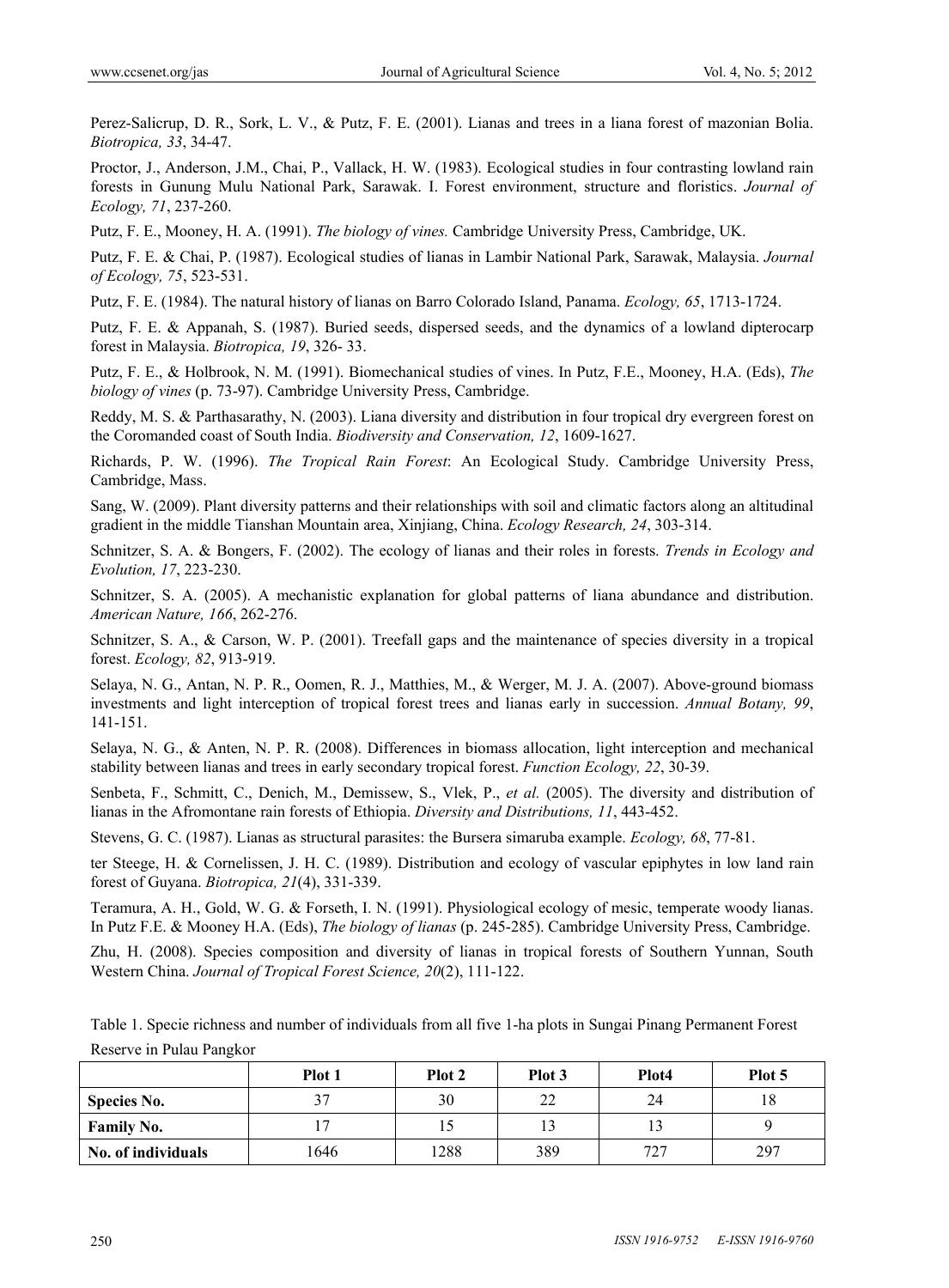| <b>Plot</b>       | Sand $(\% )$ | Clav(%) | Silt $(\% )$ | <b>Soil Type</b> |
|-------------------|--------------|---------|--------------|------------------|
| Plot 1            | 86 21        | 6.89    | 689          | Sandy loamy      |
| Plot <sub>2</sub> | 96.63        | 1.69    | 1.69         | Sandy            |
| Plot 3            | 98.55        | 0.50    | 0.96         | Sandy            |
| Plot 4            | 96.55        | 1.72    | 1.72         | Sandy            |
| Plot 5            | 9635         | 1.81    | 1.81         | Sandy            |

Table 2. The percentage of soil particles according to Bouyoucos analyses within five plots in study area

Table 3 The number of species according to climbing types in five 1-ha plots in Sungai Pinang Permanent Forest Reserve in Pulau Pangkor

| <b>Climber type</b> | <b>Plot</b> 1 | Plot 2 | Plot 3 | Plot 4        | Plot 5 |
|---------------------|---------------|--------|--------|---------------|--------|
| Twiner              | 20            | 17     | 14     | 13            |        |
| Hooker              | C             |        | 3      | 4             |        |
| <b>Tendril</b>      | 3             |        | 3      | $\mathcal{D}$ |        |
| Root climber        | 3             | 0      |        |               | U      |
| Rattan              | 6             |        | ∍      |               |        |

Table 4. The distribution of climber types in different plots according the number of individuals in five 1-ha sampling plots in Sungai Pinang Permanent Forest Reserve

| <b>Climber type</b> | Plot 1 | Plot 2   | Plot 3 | Plot 4 | Plot 5   |
|---------------------|--------|----------|--------|--------|----------|
| Twiner              | 630    | 516      | 203    | 356    | 114      |
| Hooker              | 72     | 78       | 13     | 13     | 55       |
| Tendril             | 91     | 40       | 23     | 36     | 13       |
| Root climber 260    |        | $\theta$ |        | 4      | $\theta$ |
| Rattan              | 561    | 698      | 148    | 318    | 115      |



Figure 1. The map of Peninsular Malaysia and location of study area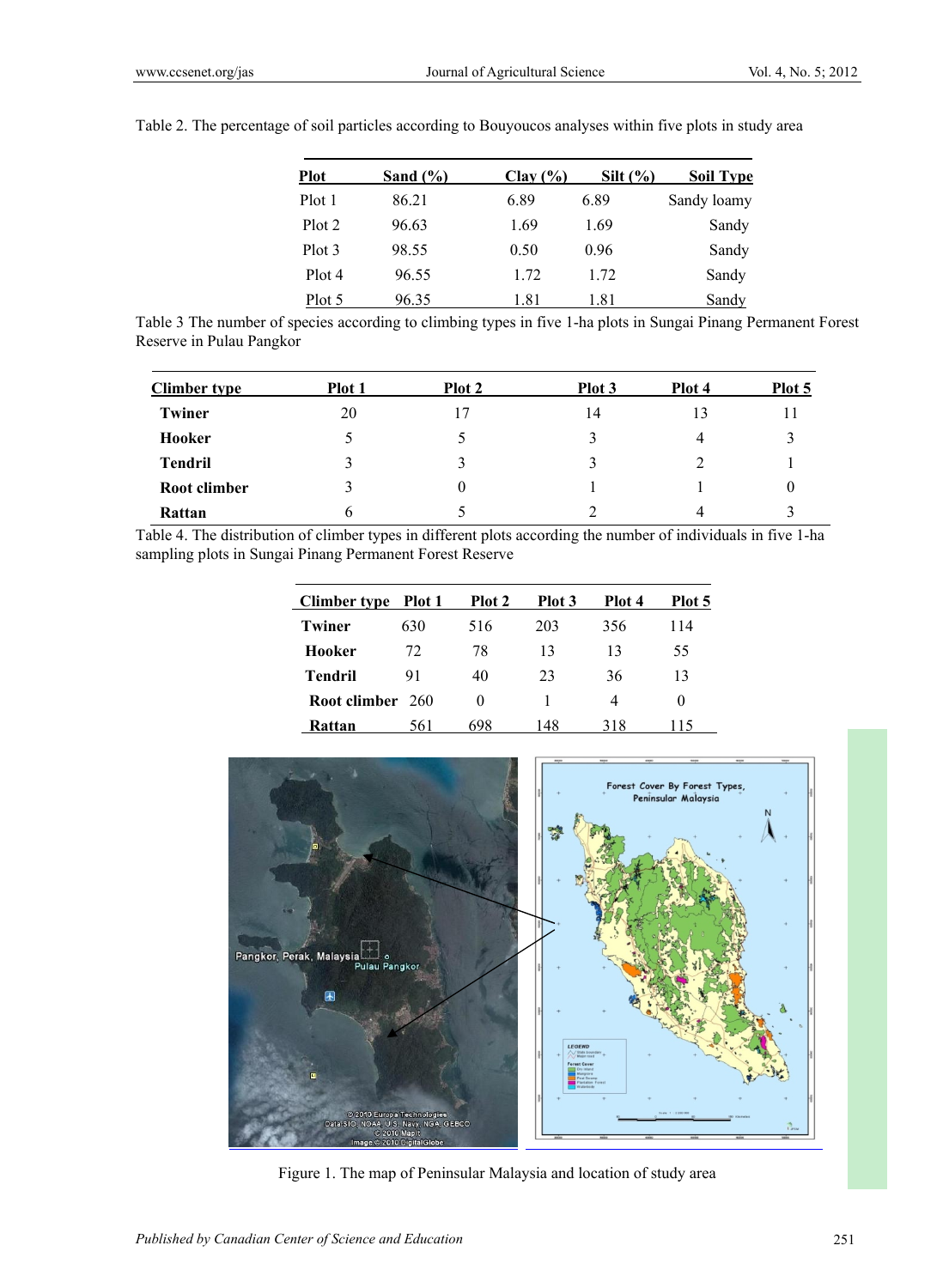

Figure 2. The proportion of the climber families in the study area by the number of individuals



Figure 3. Ordination of 500 subplots based on elevation in canonical correspondence analysis (CCA) in Sungai Pinang Permanent Forest Reserve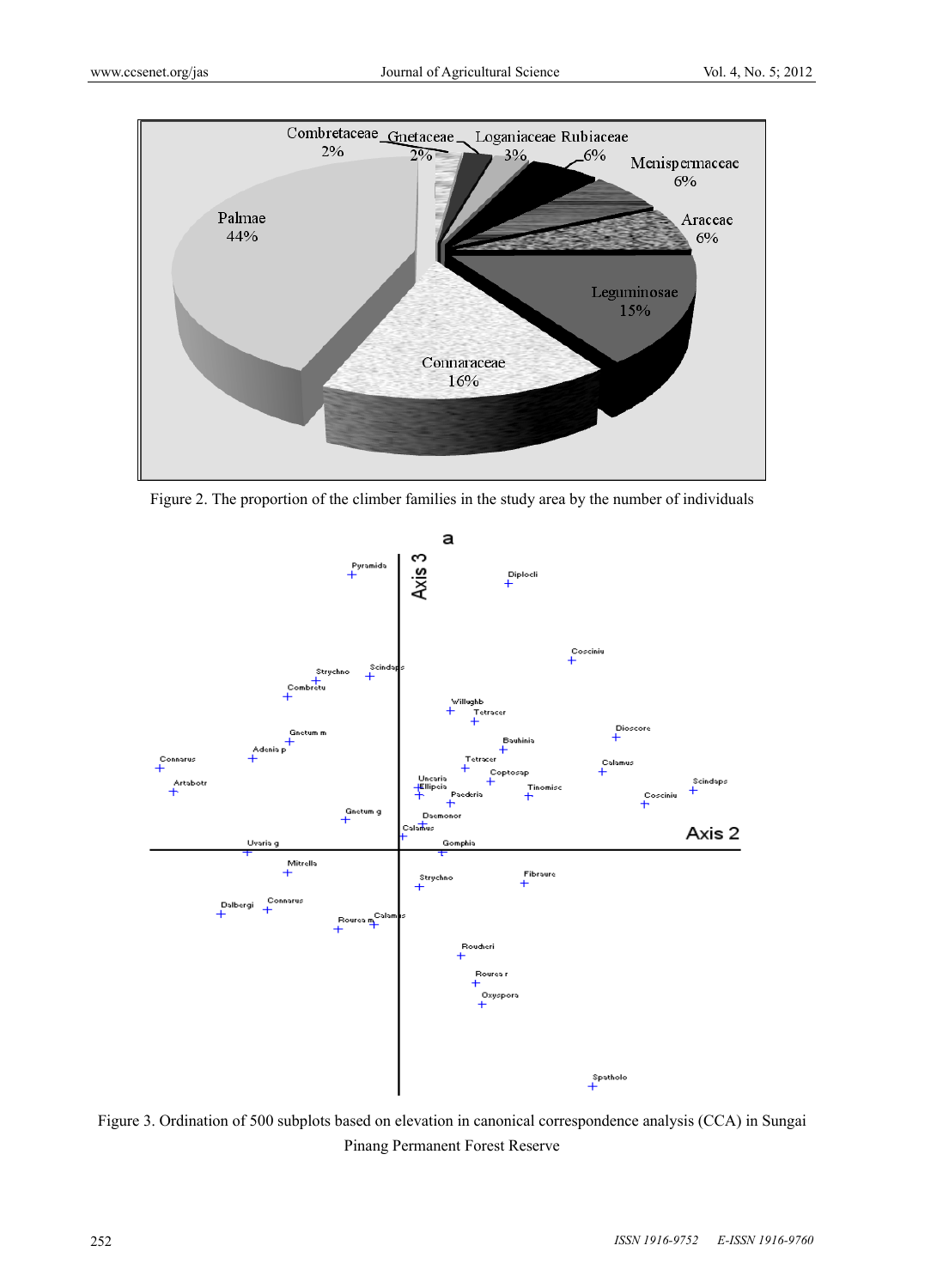

Figure 4. Ordination based on canonical correspondence analysis (CCA) relating climber distribution in subplots in Sungai Pinang Permanent Forest Reserve